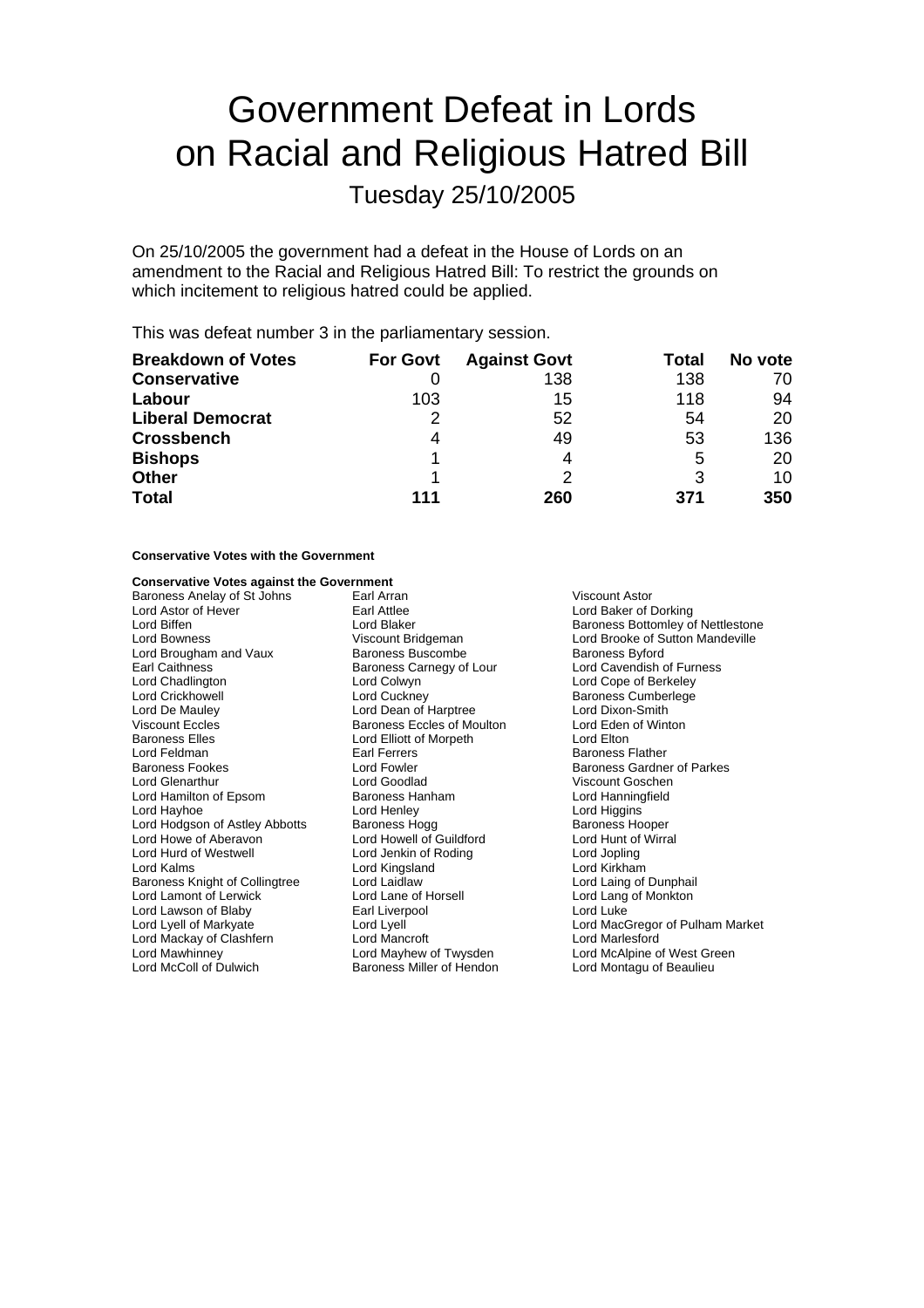Duke of Montrose **Lord Moore of Lower Marsh** Baroness Morris of Bolton<br>
Lord Naseby **Lord Newton of Braintree** Baroness Noakes Lord Naseby **Lord Newton of Braintree Lord Newton of Braintree**<br> **Lord Northbrook Carl Nothesk** Lord Northbrook **Earl Northesk** Baroness O'Cathain<br>Earl Onslow **Baroness Obbenheim-Barnes** Baroness Park of Monmouth Earl Onslow Baroness Oppenheim-Barnes<br>
Lord Patten<br>
Lord Patten Barnes Baroness Perry of Southwark Lord Peyton **Baroness Platt of Writtle** Lord Plumb Baroness Platt of Writtle Lord Plumb Lord Plumb Lord Plumb Lord Plummer of St Marylebone<br>
Lord Quinton Baroness Rawlings Lord Rawlinson of Ewell Lord Quinton **Common Common Baroness Rawlings** Lord Rawlinson of Ewell<br>
Lord Reay **Lord Rentrew** of Kaimsthorn Lord Renton Lord Renton of Mount Harry Lord Roberts of Conwy<br>Lord Saatchi Renton Renton Renton Renton Renton Rent Religions Lord Saatchi **Baroness Seccombe Earl Selborness** Seccombe Earl Selborness Sharples Baroness Shephard of Northwold Lord Skelmersdale<br>Lord St John of Fawsley Lord Sterling of Plaistow Lord St John of Fawsley Lord Sterling<br>
Lord Strathclyde Lord Swinfen Lord Tebbit **Communist Communist Communist Communist Communist Communist Communist Communist Communist Communist Communist Communist Communist Communist Communist Communist Communist Communist Communist Communist Communist** Baroness Trumpington **Lord Tugendhat** Communist Communist Viscount Ullswater<br>Cord Viscount Ullswater Lord Waddington Lord Viscount Lord Wakeham Lord Vinson Lord Waddington Lord Wakeham Lord Waldegrave of North Hill

Lord Patten of Barnes<br>
Lord Peyton of Yeovil **Earl Peel**<br>
Lord Pilkington of Oxenford Lord Renfrew of Kaimsthorn Lord Renton<br>
Lord Roberts of Conwy<br>
Lord Rotherwick

### **Labour Votes with the Government**<br>Lord Adonis

Lord Adonis Lord Ahmed Baroness Amos Baroness Ashton of Upholland Lord Bach Lord Bassam Lord Bassam<br>
Lord Bhattacharyya **Corporation Baroness Billingham** Lord Bilston Lord Bhattacharyya **Channess Billingham Cord Bilston**<br>Lord Borcheston Brook Brooke of Alverthorpe Cord Burlison Lord Campbell-Savours Lord Christopher **Lord Clark of Windermere** Baroness Clark of Calton<br>
Lord Clarke of Hampstead Lord Corbett of Castle Vale Baroness Corston Lord Clarke of Hampstead Lord Corbett of Castle Vale<br>Baroness Crawley Lord Davies of Oldham Lord Drayson **Lord Elder**<br>
Lord Evans of Temple Guiting **Lord Baroness Farrington of Ribbleton** Lord Faulk Lord Evans of Temple Guiting Baroness Farrington of Ribbleton Lord Faulkner of Worcester<br>
Lord Ford Ford Foster of Bishop Auckland Lord Foulkes of Cumnock Lord Filkin **Lord For Auckland Lord Foster of Bishop Auckland**<br>Lord Fyle of Fairfield **Cumnock** Baroness Gale Lord Giddens **Lord Goldsmith** Lord Goldsmith Lord Gordon of Strathblane<br>
Baroness Gould of Potternewton Lord Gould of Brookwood Lord Graham of Edmonton Baroness Gould of Potternewton Lord Gould of Brookwood Lord Graham<br>
Lord Greeson Lord Griffiths of Burry Port Lord Grocott Lord Harris of Haringey Lord Hart of Chilton<br>
Baroness Henig Baroness Hilton of Eggardon Lord Howarth of Newport Baroness Henig Baroness Hilton of Eggardon and Lord Howarth Lord Howarth Cord Howarth Cord Howarth Cord Jones<br>
Lord Hughes of Woodside Cord Howarth Cord Hunt of Kings Heath Cord Jones Lord Hughes of Woodside Lord Hunt of Kings Heath Lord Jones Lord King of West Bromwich Lord Kinnock<br>
Lord MacKenzie of Culkein Lord Mason of Barnslev Lord MacKenzie of Culkein Lord Mason of Barnsley<br>
Lord Maxton Lord McKenzie of Luton Lord Merlyn-Rees Baroness McDonagh **Lord McKenzie of Luton**<br>1991 Lord Moonie **Lord McKenzie of Luton** Lord Moonie <sup>C</sup>ord Baroness Morgan of Huyton Baroness Morgan of Drefelin<br>
Lord Morris of Manchester Lord O'Neill of Clackmannan Lord Patel of Blackburn Lord Pendry **Community Community** Baroness Pitkeathley **Baroness Prosser Baroness Prosser**<br>
Baroness Ramsay of Cartvale **Baroness Propriet Community** Cord Randall of St Budeaux Lord Radice **Baroness Ramsay of Cartvale**<br>Budeaux Budeaux Budeaux Budeaux Budeaux Budeaux Budeaux Budeaux Budeaux Budeaux Budeaux Budeaux Budeaux Budeau<br>Budeaux Budeaux Budeaux Budeaux Budeaux Budeaux Budeaux Budeaux Budea Baroness Royall of Blaisdon Lord Sainsbury of Turville **Lord Sawyer**<br>
Baroness Scotland of Asthal **Communist Construct Say Araby Construct** Lord Smith of Leigh Baroness Scotland of Asthal Lord Tomlinson Lord Triesman Lord Truscott Baroness Warwick of Undercliffe Lord Woolmer of Leeds

Lord Archer of Sandwell Lord Ashley of Stoke<br>
Lord Bach<br>
Lord Bassam of Brighton Lord Brooke of Alverthorpe Lord Burlison<br>
Lord Carter of Coles

Lord Carter of Coles

Lord Chandos Lord Griffiths of Burry Port Lord Grocott<br>
Lord Hart of Chilton Lord Haworth Lord O'Neill of Clackmannan Lord Rosser Lord Rowlands<br>
Lord Sainsbury of Turville Lord Sawyer Baroness Taylor of Bolton **Baroness Uddin Cultus Constitution Baroness Whitaker Constitution Lord Whitty**<br>
Lord Whitty

Baroness Sharples<br>
Lord Skelmersdale<br>
Lord Soulsby of Swaffham Prior Lord Stewartby<br>Lord Taylor of Warwick<br>Lord Trefgarne

Lord Davies of Oldham Baroness Dean of Thornton-le-Fylde<br>
Lord Dubs<br>
Lord Elder Baroness Gibson of Market Rasen Lord Soley **Lord Strabolgi** Cord Strabolgi Baroness Symons of Vernham Dean<br>
Lord Taylor of Blackburn Baroness Taylor of Bolton Lord Temple-Morris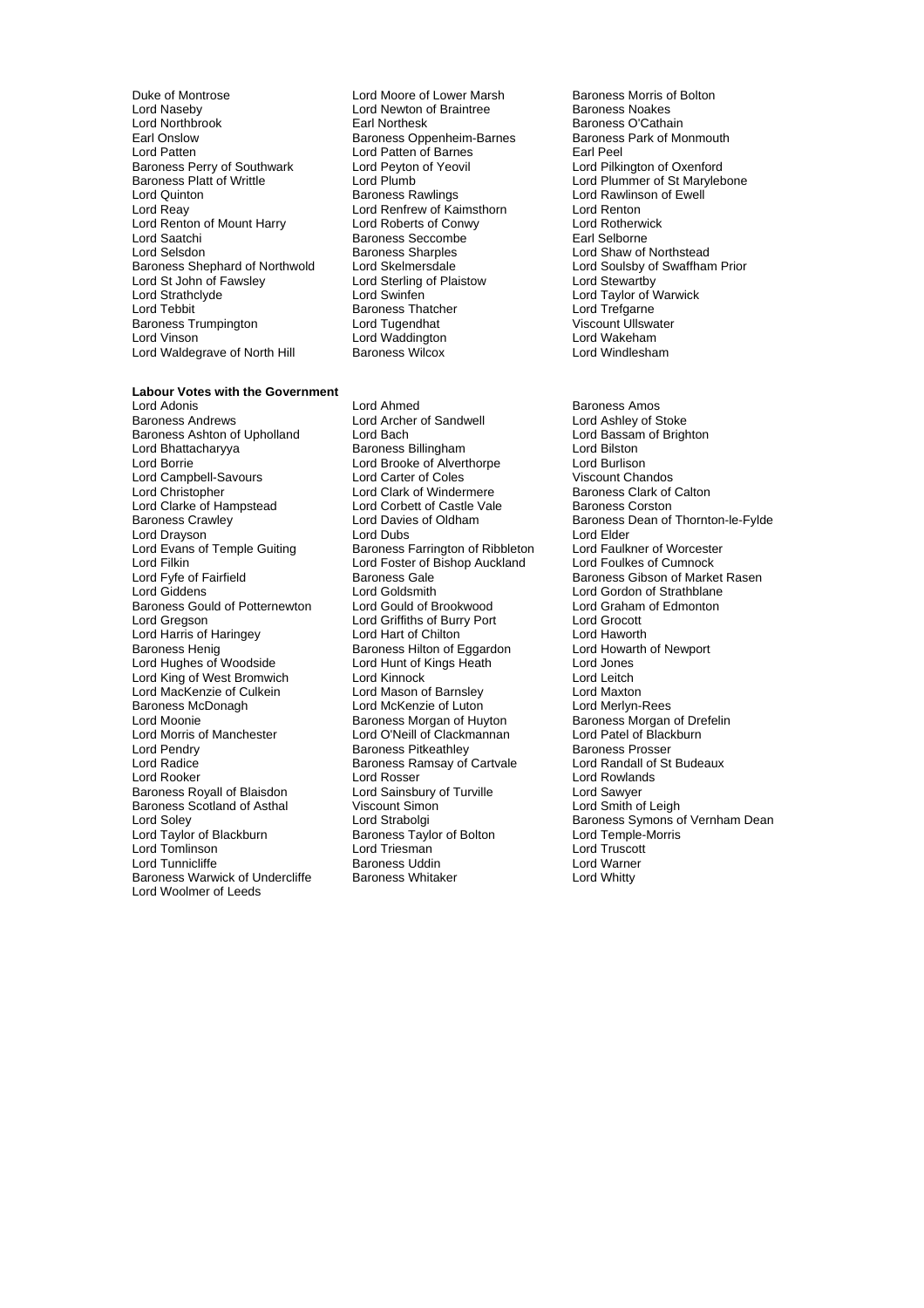## **Labour Votes against the Government**

**Liberal Democrat Votes with the Government**

Lord Barnett **Lord Britain Communist Communist Communist Communist Communist Communist Communist Communist Communist Communist Communist Communist Communist Communist Communist Communist Communist Communist Communist Commu** Lord Evans of Parkside **Lord Howie of Troon** Lord Lord Morgan<br>
Lord Peston **Lord Plant of Highfield** Lord Prys-Davies Lord Peston Lord Plant of Highfield Lord Prys-Davies Baroness Rendell of Babergh

Lord Davies of Coity<br>
Lord Howie of Troon<br>
Lord Morgan Lord Desai

Lord Avebury Lord Mackie of Benshie **Liberal Democrat Votes against the Government** Lord Garden **Earl Glasgow**<br> **Earl Greaves**<br> **Early Baroness Hamwee** Lord Maclennan of Rogart Baroness Maddock<br>
Baroness Michie of Gallanach<br>
Baroness Michie of Gallanach Lord Oakeshott of Seagrove Bay Lord Taverne **Lord Thomson of Monifieth**<br>
Lord Tordoff **Lord Tope Lord Tope Tope Contract Lord Tope Tope Contract Lord Tope Tope Contract Lord Tope Tope** Baroness Williams of Crosby

Lord Addington **Baroness Bonham-Carter of Yarnbury** Lord Bradshaw<br>
Lord Clement-Jones **Barones** Lord Dholakia<br>
Lord Bradshaw Lord Bradshaw Lord Clement-Jones Lord Dholakia Lord Dykes Viscount Falkland Baroness Falkner of Margravine Lord Fearn<br>
Lord Garden Lord Goodhart Earl Glasgow Lord Goodhart Lord Greaves **Baroness Hamwee** Baroness Hamen Baroness Harris of Richmond<br>
Lord Holme of Cheltenham **Barones Exercise** Lord Alexander Baroness Harris of Richmond Lord Holme of Cheltenham Lord Jones of Cheltenham Lord Kirkwood of Kirkho<br>Lord Lester of Herne Hill **Baroness Linklater of Butterstone** Lord Livsev of Talgarth Exaroness Linklater of Butterstone Lord Livsey of Talgaroness Maddock Earl Mar and Kellie Baroness Michie of Gallanach Baroness Miller of Chilthorne Domer<br>
Lord Newby<br>
Baroness Northover Baroness Neuberger Lord Newby Baroness Neuberger Lord Newby<br>Lord Newby Baroness No<br>Lord Oakeshott of Seagrove Bay Lord Phillips of Sudbury Lord Razzall Lord Redesdale Lord Rennard Lord Roberts of Llandudno Lord Roper<br>
Lord Shutt of Greetland<br>
Lord Smith of Clifton<br>
Lord Smith of Clifton Baroness Sharp of Guildford Lord Shutt of Greetland Lord Smith Lord Thomson of Monifieth Lord Tope Lord Tordoff Lord Tyler Lord Tyler Lord Tummel<br>
Lord Wallace of Saltaire Lord Baroness Walmsley Lord Watson of Richmond

Lord Watson of Richmond

# **Crossbench Votes with the Government**

Lord Adebowale Lord Bhatia Lord Dearing Lord Hannay of Chiswick

**Crossbench Votes against the Government** Lord Joffe Lord Kilclooney<br>
Lord Laird Lord Laird Bishop of Liverpool Lord Quirk<br>
Lord Ryder of Wensum<br>
Lord Ryder of Wensum<br>
Bishop of Salisbury Lord Williamson of Horton

Lord Ackner The Coronal China Chinese University of Megiddo<br>
Lord Ampthill Lord Armstrong of Ilminster Lord Cameron of Dillington Lord Ampthill **Lord Armstrong of Ilminster** Lord Cameron Cameron Cord Armstrong of Ilminster Cord Cameron Cord Chorley<br>
Bishop of Chelmsford Chorley Lord Chorley Bishop of Chelmsford<br>
Viscount Craigavon<br>
Lord Dahrendorf Viscount Colville of Culross Viscount Craigavon and Lord Dahrendorf Craigavon<br>
Viscount Colville of Cultum Colville Baroness D'Souza<br>
Larl Erroll Carl Crist Baroness Darcy de Knayth Baroness D'Souza<br>
Baroness Finlay of Llandaff Baroness Greengross Communication Cord Greenway Baroness Finlay of Llandaff Baroness Greengross Creative Cord Greenway of Lord Greenway Cord Greenway Baroness Howe of Idlicote Cord Hylton Lord Guthrie of Craigiebank Baroness Howe of Idlicote Carol Hylton<br>Cord Joffe Craigiebank Lord Kilclooney Lord Hylton Lord Kingsdown Lord Laird Bishop of Liverpool Baroness Masham of Ilton Lord May of Oxford Viscount Montgomery of Alamein<br>
Lord Palmer<br>
Lord Patel Lord Palmer Lord Patel Baroness Prashar Lord Ryder of Wensum Bishop of Salisbury Lady Saltoun of Abernethy<br>
Earl Sandwich Carl Corporation Consumer State Corporation Corporation Corporation Corporation Corporation Cor<br>
Lord Slynn of Hadlev Earl Sandwich **Viscount Slim** The Lord Slynn of Hadley<br>
Eishop of Southwell **Lord St** John of Bletso **Baroness** Stern Lord St John of Bletso<br>
Lord Sutherland of Houndwood<br>
Lord Thomas of Swynnerton Lord Stevens of Kirkwhelpington Lord Sutherland of Houndwood Lord Thomas of Lord Orlandwood Lord Weatherill<br>Lord Walpole Cord Cord Care Baroness Warnock Lord Weatherill Baroness Warnock<br>Baroness Young of Hornsey

**Bishop Votes with the Government**

Bishop of Southwark